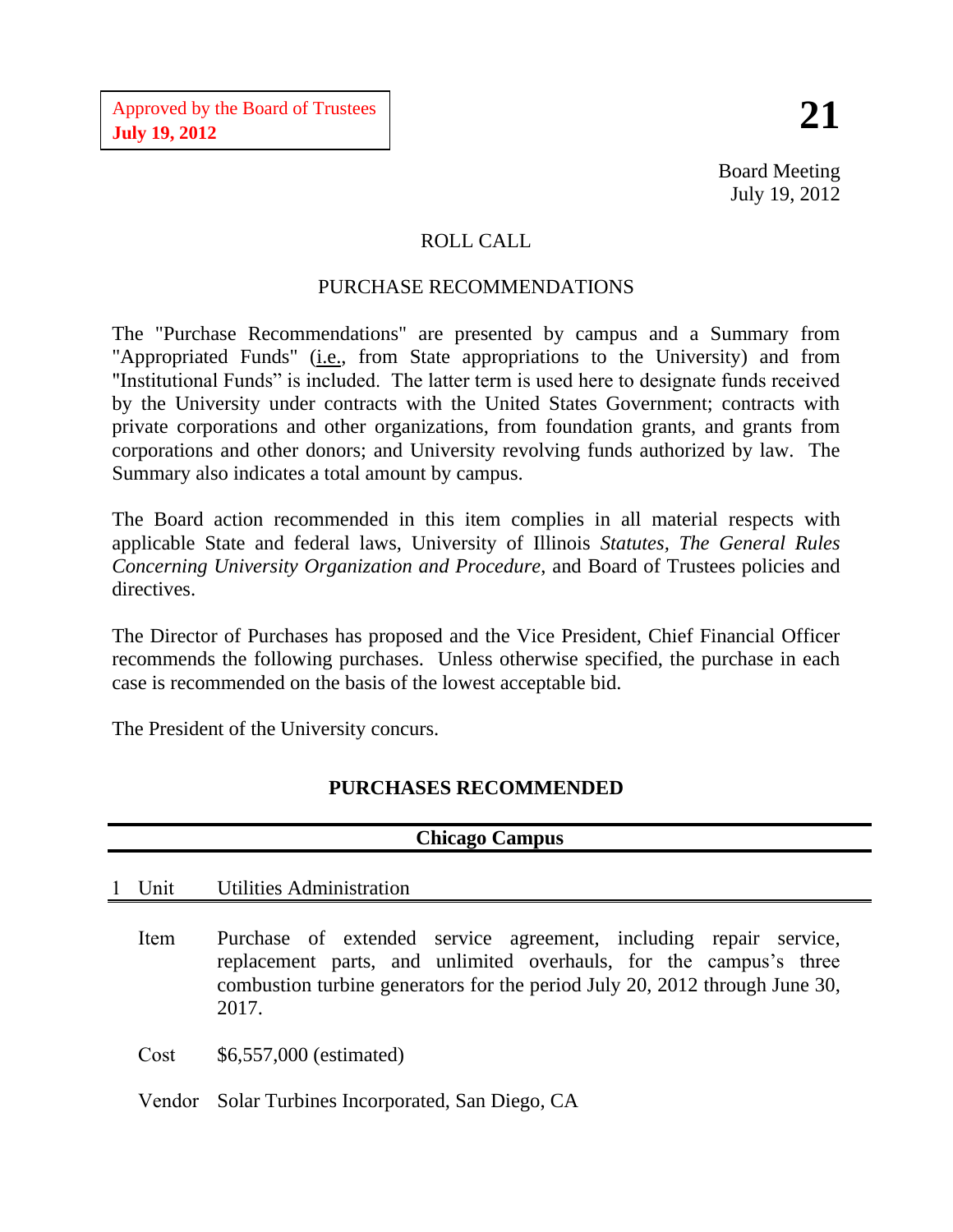This purchase is a sole source because the vendor is the original equipment manufacturer and is the sole provider of compatible replacement parts, engineering expertise, and factory-trained personnel to perform the desired services. The equipment and replacement parts are also patented and not available from any other vendor.

This purchase will provide repair services, replacement parts, and unlimited overhaul for the University's three Solar Taurus 70 combustion turbine generators. The generators are located at the University of Illinois at Chicago (UIC) Power Plant and supply electricity to the entire campus. The generators also provide steam for heating, dehumidification, and sterilization purposes for the University of Illinois Hospital, the UIC Outpatient Care Center, and the UIC College of Medicine Research Building, as well as other customers that include Rush University Medical Center.

The previous agreement with the vendor allowed for one overhaul per turbine during the life of the contract. However, one of the three turbines required two overhauls during the most recent five-year period. Therefore, it was determined that the most cost-effective approach to preventing the University from incurring the steep costs of additional turbine replacements is to opt for an agreement that allows for more frequent overhauls. Without such an agreement in place, a single turbine failure could cost the University up to \$1,800,000. This five-year agreement mitigates the University's risk and is considered fair and reasonable.

## 2 Unit University of Illinois College of Medicine at Peoria (UICOMP)

Item Access to electronic patient care system, including electronic health record, scheduling software, practice management software, training services, and help desk support services, for the period July 20, 2012 through March 31, 2017, with the option to renew for five additional one-year periods.

Cost \$1,645,000 (estimated)

Renewal Options: April 1, 2017 to March 31, 2018 \$275,000 est. April 1, 2018 to March 31, 2019 \$275,000 est. April 1, 2019 to March 31, 2020 \$275,000 est. April 1, 2020 to March 31, 2021 \$275,000 est. April 1, 2021 to March 31, 2022 \$275,000 est.

Vendor OSF Healthcare System Corporation, Peoria, IL